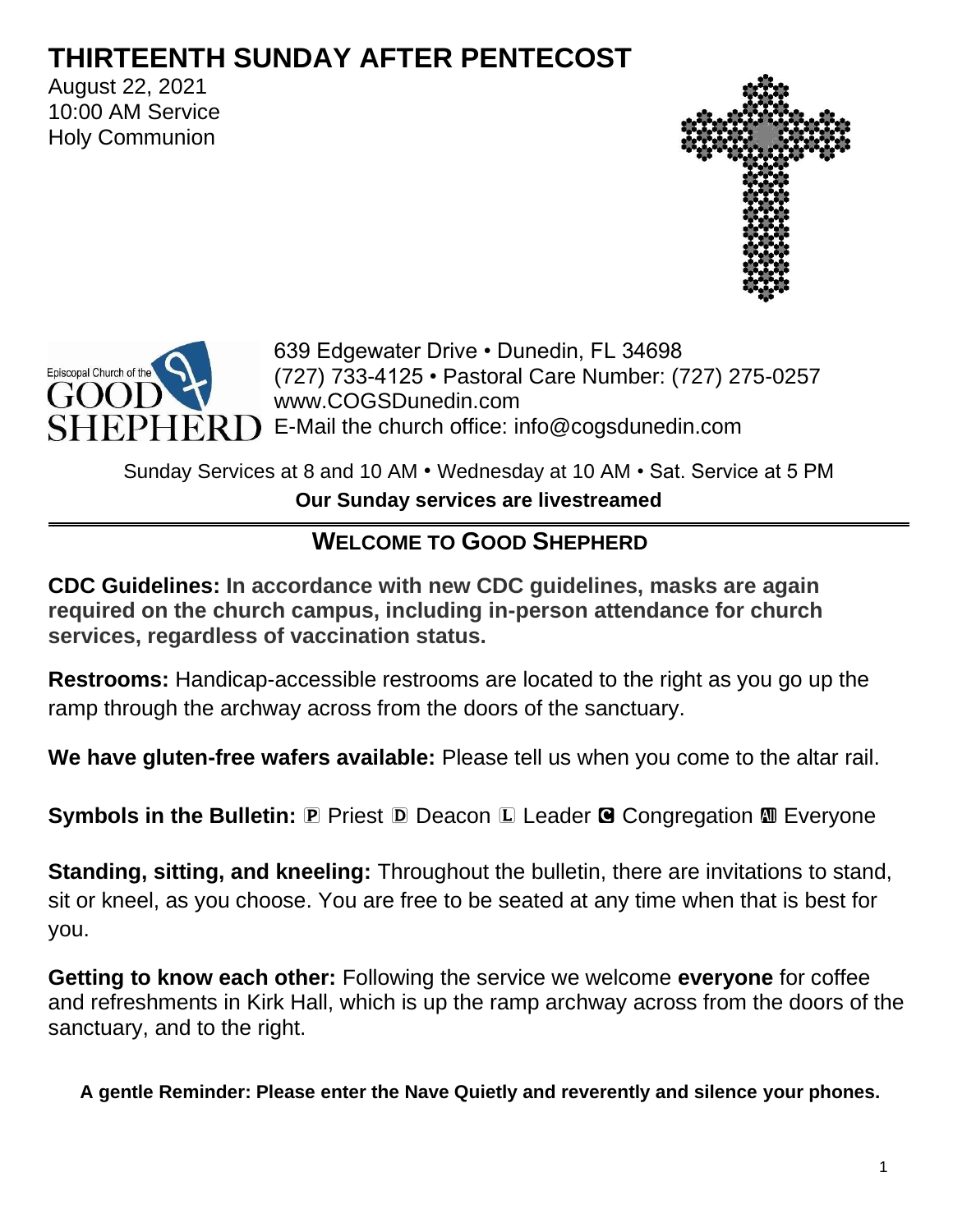#### **GATHERING FOR WORSHIP**

**PRELUDE** *All Hail the Power of Jesus' Name* O. Holden, arr. B. Johnson

**WELCOME AND ANNOUNCEMENTS**

| THE GATHERING HYMN | Come Down, O Love Divine | H. 516 vs 1,3 |
|--------------------|--------------------------|---------------|
|                    |                          |               |

C

*Come down, O Love divine, seek thou this soul of mine, and visit it with thine own ardor glowing; O Comforter, draw near, within my heart appear, and kindle it, thy holy flame bestowing.*

# *And so the yearning strong, with which the soul will long, shall far outpass the power of human telling; for none can guess its grace, till Love create a place wherein the Holy Spirit makes a dwelling.*

**THE OPENING ACCLAMATION**

P Blessed be God: Father, Son, and Holy Spirit.

C **And blessed be God's kingdom, now and for ever. Amen.**

# **Collect for Purity**

a **Almighty God, unto whom all hearts are open, all desires known, and from whom no secrets are hid. Cleanse the thoughts of our hearts by the inspiration of thy Holy Spirit, that we may perfectly love thee, and worthily magnify thy holy Name; through Christ our Lord. Amen.**

**THE COLLECT OF THE DAY**

P The Lord be with you.

# C **And also with you.**

P Let us pray… Grant, O merciful God, that your Church, being gathered together in unity by your Holy Spirit, may show forth your power among all peoples, to the glory of your Name; through Jesus Christ our Lord, who lives and reigns with you and the Holy Spirit, one God, for ever and ever.

# C **Amen**.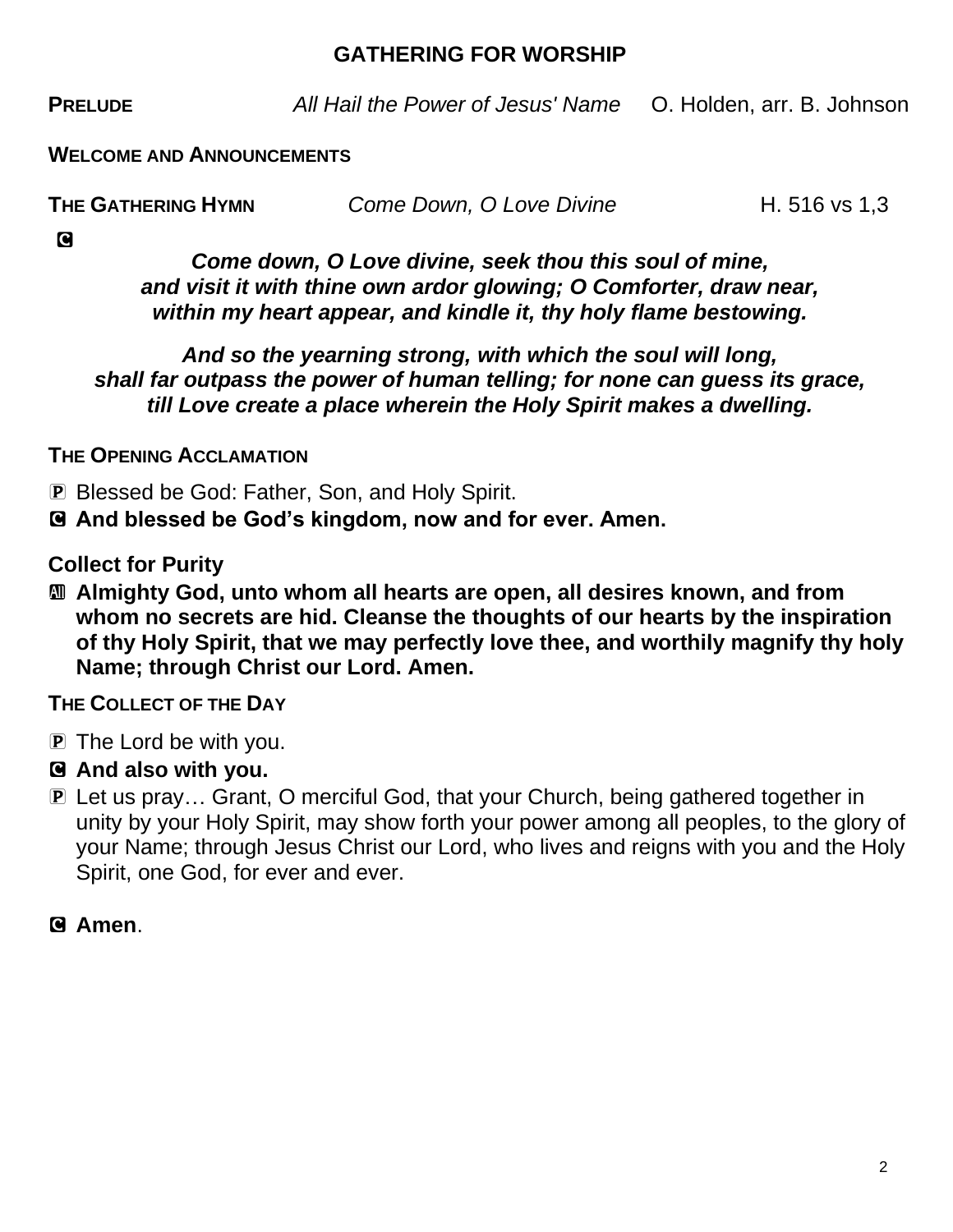# **THE WORD OF GOD**

**THE READINGS:** 1 Kings 8:[1, 6, 10-11], 22-30, 41-43, Psalm 84, Ephesians 6:10-20, John 6:56-69

# **The First Reading:**

L *The First Reading is taken from 1 King chapter 8…*

[Solomon assembled the elders of Israel and all the heads of the tribes, the leaders of the ancestral houses of the Israelites, before King Solomon in Jerusalem, to bring up the ark of the covenant of the LORD out of the city of David, which is Zion. Then the priests brought the ark of the covenant of the LORD to its place, in the inner sanctuary of the house, in the most holy place, underneath the wings of the cherubim. And when the priests came out of the holy place, a cloud filled the house of the LORD, so that the priests could not stand to minister because of the cloud; for the glory of the LORD filled the house of the LORD.] Then Solomon stood before the altar of the LORD in the presence of all the assembly of Israel, and spread out his hands to heaven. He said, "O LORD, God of Israel, there is no God like you in heaven above or on earth beneath, keeping covenant and steadfast love for your servants who walk before you with all their heart, the covenant that you kept for your servant my father David as you declared to him; you promised with your mouth and have this day fulfilled with your hand. Therefore, O LORD, God of Israel, keep for your servant my father David that which you promised him, saying, 'There shall never fail you a successor before me to sit on the throne of Israel, if only your children look to their way, to walk before me as you have walked before me.' Therefore, O God of Israel, let your word be confirmed, which you promised to your servant my father David. "But will God indeed dwell on the earth? Even heaven and the highest heaven cannot contain you, much less this house that I have built! Regard your servant's prayer and his plea, O LORD my God, heeding the cry and the prayer that your servant prays to you today; that your eyes may be open night and day toward this house, the place of which you said, 'My name shall be there,' that you may heed the prayer that your servant prays toward this place. Hear the plea of your servant and of your people Israel when they pray toward this place; O hear in heaven your dwelling place; heed and forgive. "Likewise when a foreigner, who is not of your people Israel, comes from a distant land because of your name —for they shall hear of your great name, your mighty hand, and your outstretched arm—when a foreigner comes and prays toward this house, then hear in heaven your dwelling place, and do according to all that the foreigner calls to you, so that all the peoples of the earth may know your name and fear you, as do your people Israel, and so that they may know that your name has been invoked on this house that I have built.

The Word of the Lord.

<sup>C</sup> **Thanks be to God.**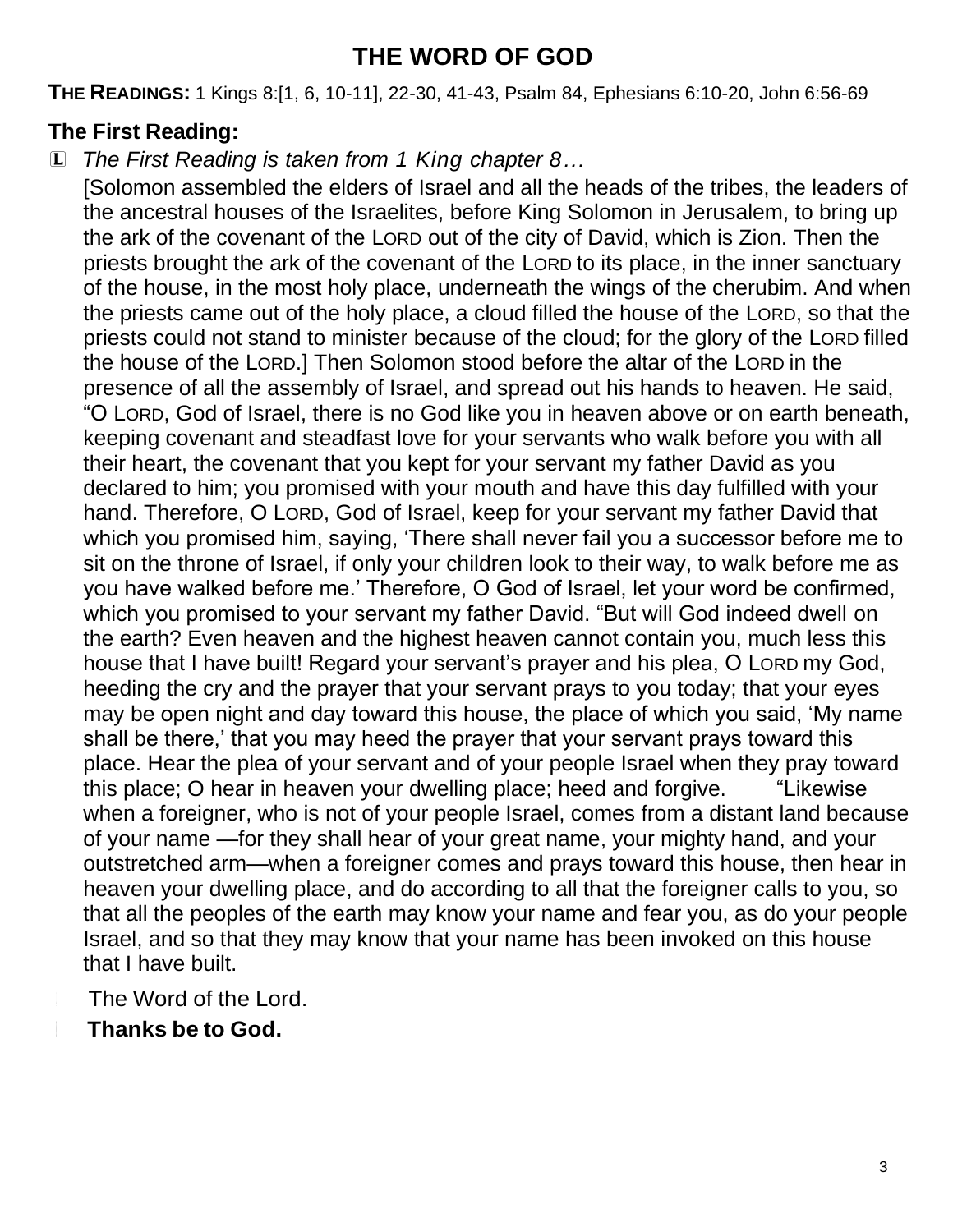*How dear your dwelling place to me, O Lord of hosts, my King; My soul desires the courts of God And in God's praise to sing.*

*The sparrow here has found a house, The swallow builds her nest Where she may lay her young, O Lord, And by your altar rest.*

*How happy those who dwell with you, Who always give you praise; And happy those whose strength you are, Whose hearts sing out your ways.*

*Those who go through the barren vale Will find it filled with springs, And those who climb from height to height Will see the King of kings.*

## **The Second Reading**

L *The Second Reading is taken from Ephesians chapter 6…*

Be strong in the Lord and in the strength of his power. Put on the whole armor of God, so that you may be able to stand against the wiles of the devil. For our struggle is not against enemies of blood and flesh, but against the rulers, against the authorities, against the cosmic powers of this present darkness, against the spiritual forces of evil in the heavenly places. Therefore take up the whole armor of God, so that you may be able to withstand on that evil day, and having done everything, to stand firm. Stand therefore, and fasten the belt of truth around your waist, and put on the breastplate of righteousness. As shoes for your feet put on whatever will make you ready to proclaim the gospel of peace. With all of these, take the shield of faith, with which you will be able to quench all the flaming arrows of the evil one. Take the helmet of salvation, and the sword of the Spirit, which is the word of God.

Pray in the Spirit at all times in every prayer and supplication. To that end keep alert and always persevere in supplication for all the saints. Pray also for me, so that when I speak, a message may be given to me to make known with boldness the mystery of the gospel, for which I am an ambassador in chains. Pray that I may declare it boldly, as I must speak.

The Word of the Lord. <sup>C</sup> **Thanks be to God.**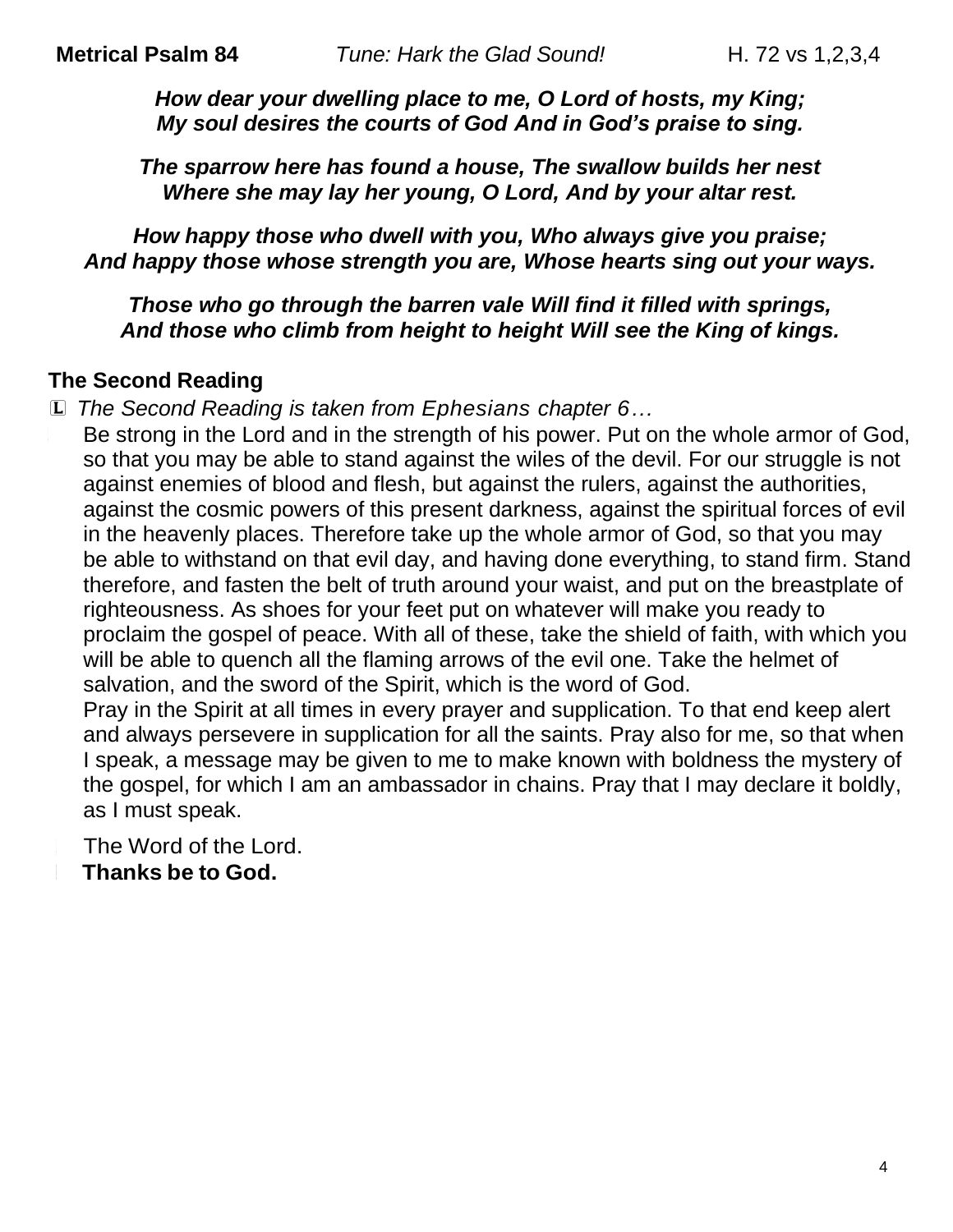# **The Gospel Acclamation**



# **THE GOSPEL**

D *The Holy Gospel of our Lord Jesus Christ according to John.*

# C **Glory to you, Lord Christ.**

- D Jesus said, "Those who eat my flesh and drink my blood abide in me, and I in them. Just as the living Father sent me, and I live because of the Father, so whoever eats me will live because of me. This is the bread that came down from heaven, not like that which your ancestors ate, and they died. But the one who eats this bread will live forever." He said these things while he was teaching in the synagogue at Capernaum. When many of his disciples heard it, they said, "This teaching is difficult; who can accept it?" But Jesus, being aware that his disciples were complaining about it, said to them, "Does this offend you? Then what if you were to see the Son of Man ascending to where he was before? It is the spirit that gives life; the flesh is useless. The words that I have spoken to you are spirit and life. But among you there are some who do not believe." For Jesus knew from the first who were the ones that did not believe, and who was the one that would betray him. And he said, "For this reason I have told you that no one can come to me unless it is granted by the Father." Because of this many of his disciples turned back and no longer went about with him. So Jesus asked the twelve, "Do you also wish to go away?" Simon Peter answered him, "Lord, to whom can we go? You have the words of eternal life. We have come to believe and know that you are the Holy One of God."
- The Gospel of the Lord. C **Praise to you, Lord Christ.**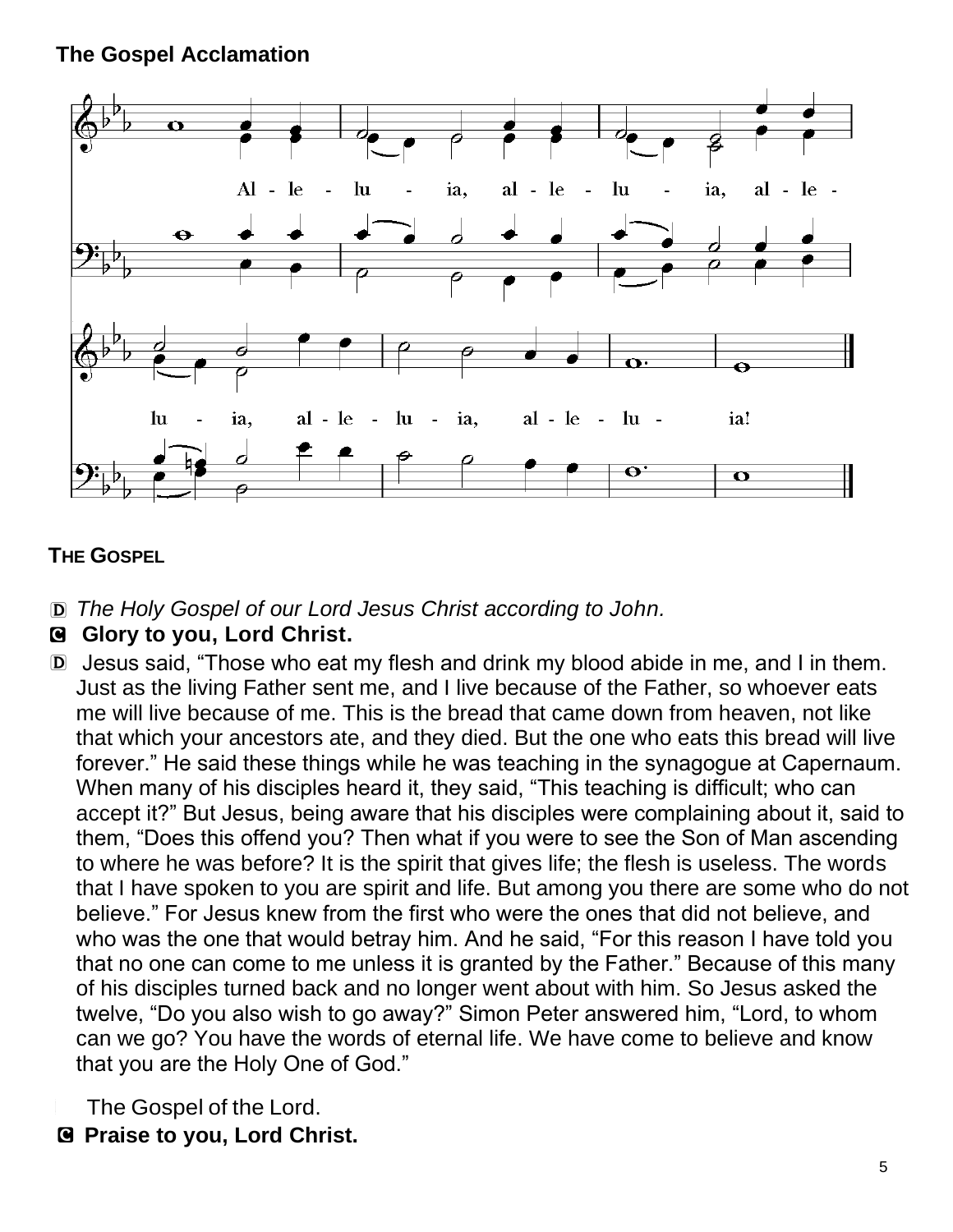#### **THE NICENE CREED**

C **We believe in one God, the Father, the Almighty, maker of heaven and earth, of all that is, seen and unseen.**

**We believe in one Lord, Jesus Christ, the only Son of God, eternally begotten of the Father, God from God, Light from Light, true God from true God, begotten, not made, of one Being with the Father. Through him all things were made. For us and for our salvation he came down from heaven: by the power of the Holy Spirit he became incarnate from the Virgin Mary, and was made man. For our sake he was crucified under Pontius Pilate; he suffered death and was buried. On the third day he rose again in accordance with the Scriptures; he ascended into heaven and is seated at the right hand of the Father. He will come again in glory to judge the living and the dead, and his kingdom will have no end.**

**We believe in the Holy Spirit, the Lord, the giver of life, who proceeds from the Father and the Son. With the Father and the Son he is worshiped and glorified. He has spoken through the Prophets. We believe in one holy catholic and apostolic Church. We acknowledge one baptism for the forgiveness of sins. We look for the resurrection of the dead, and the life of the world to come. Amen.**

#### **THE PRAYERS OF THE PEOPLE**

- D Heavenly Father, you have promised to hear when we pray in the name of your Son. Therefore, in confidence and trust we pray for the Church.
- L Father, enliven the Church for its mission,

#### C **that we may be salt of the earth and light to the world.**

Breathe fresh life into your people.

# C **Give us power to reveal Christ in word and action.**

We pray for the world: we pray for our elected leaders, and implore that you will lead us and every nation into the ways of justice and peace. God of truth, inspire with your wisdom those whose decisions affect the lives of others

## C **that all may act with integrity and courage.**

Give grace to all whose lives are linked with ours.

# C **May we serve Christ in one another, and love as he loves us.**

<sup>L</sup> We pray for the community, and for those in need. especially . . . [*add names from notebook*] and those we now namealoud or in our hearts [*leave time* ]. God of hope, comfort and restore all who suffer in body, mind or spirit, and make us willing agents of your compassion.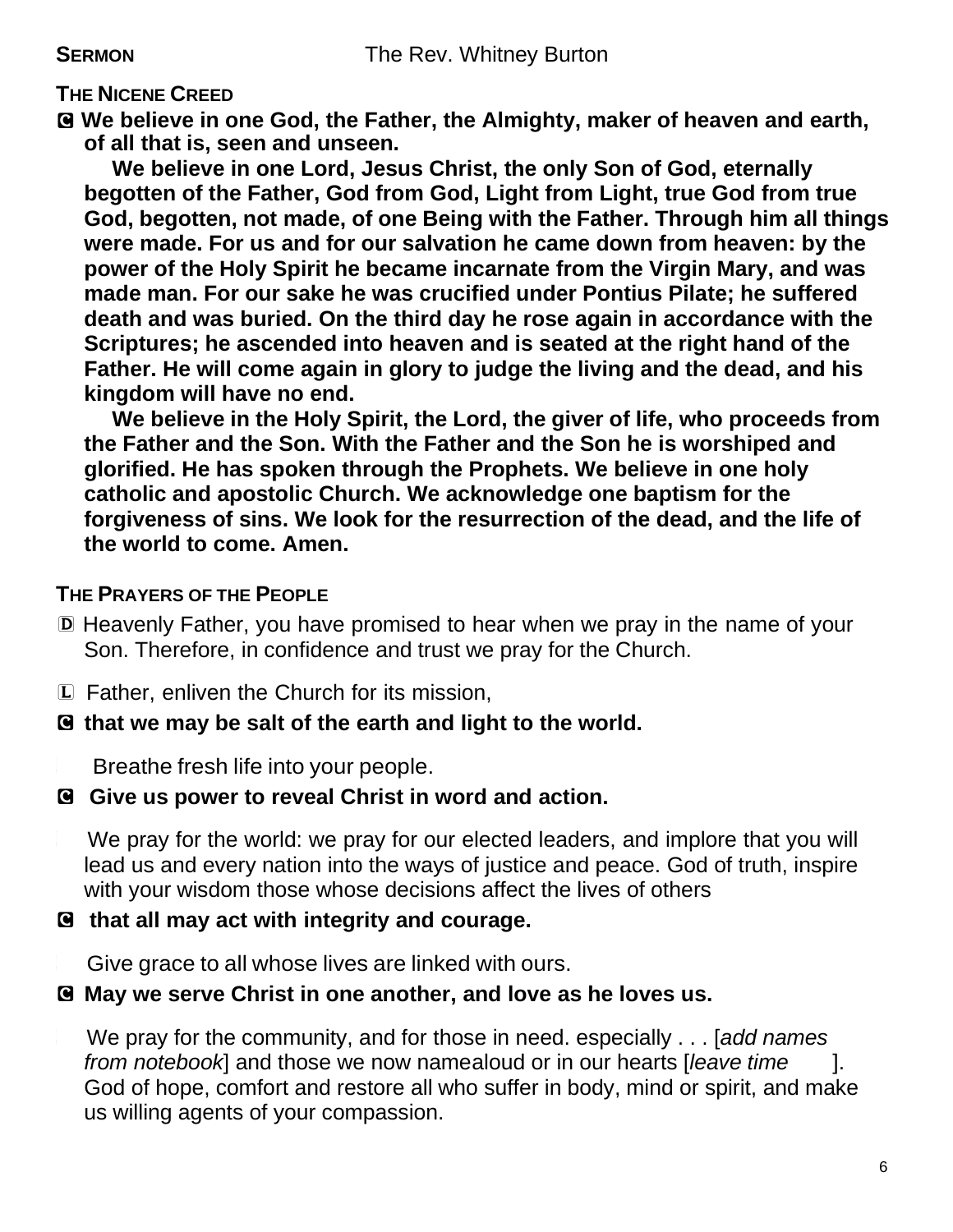## C **Strengthen us as we share in making people whole, that all may know the power of your healing love.**

We give you thanks for all the blessings of this life, especially the flowers given today to the Glory of God and for the birthdays this week for Kathleen Bleau, Terry Eldridge, Barbara Rennie, Dan Smith, Chris Schombs, Calvin Ringquist and the anniversaries of James & Elena Goletz*.* Awaken in us a sense of wonder for the earth and all that is in it.

## C **Teach us to care creatively for its resources.**

<sup>L</sup> We remember those who have died and those who mourn (especially . . . [*add names from notebook*]). We remember with thanksgiving those near to us whose absence still leaves a hole in our hearts; I invite you to say their names, silently or aloud [*leave time .......................*]. We pray for all who have died in the faith of Christ, and those whose faith is known to you alone.

#### C **Father, into your hands we commend them.**

- L Lord, you have called us to serve you. We pray for ourselves and our ministries.
- C **Grant that we may walk in your presence: your love in our hearts, your truth in our minds, your strength in our wills, until, at the end of our journey, we know the joy of our homecoming and the welcome of your embrace, through Jesus Christ our Lord.**

## *(The Celebrant adds a concluding collect.)*

#### **CONFESSION & ABSOLUTION:**

- D Let us confess our sins against God and our neighbor. *(Silence is kept.)*
- C **Most merciful God, we confess that we have sinned against you in thought, word, and deed, by what we have done, and by what we have left undone. We have not loved you with our whole heart; we have not loved our neighbors as ourselves. We are truly sorry and we humbly repent. For the sake of your Son Jesus Christ, have mercy on us and forgive us; that we may delight in your will, and walk in your ways, to the glory of your Name. Amen.**
- P Almighty God have mercy on you, forgive you all your sins through our Lord Jesus Christ, strengthen you in all goodness, and by the power of the Holy Spirit keep you in eternal life.
	- <sup>C</sup> **Amen**.

# **THE GREETING OF PEACE**

- P The peace of the Lord be always with you.
- C **And also with you.** (*All may greet one another in the name of the Lord.*)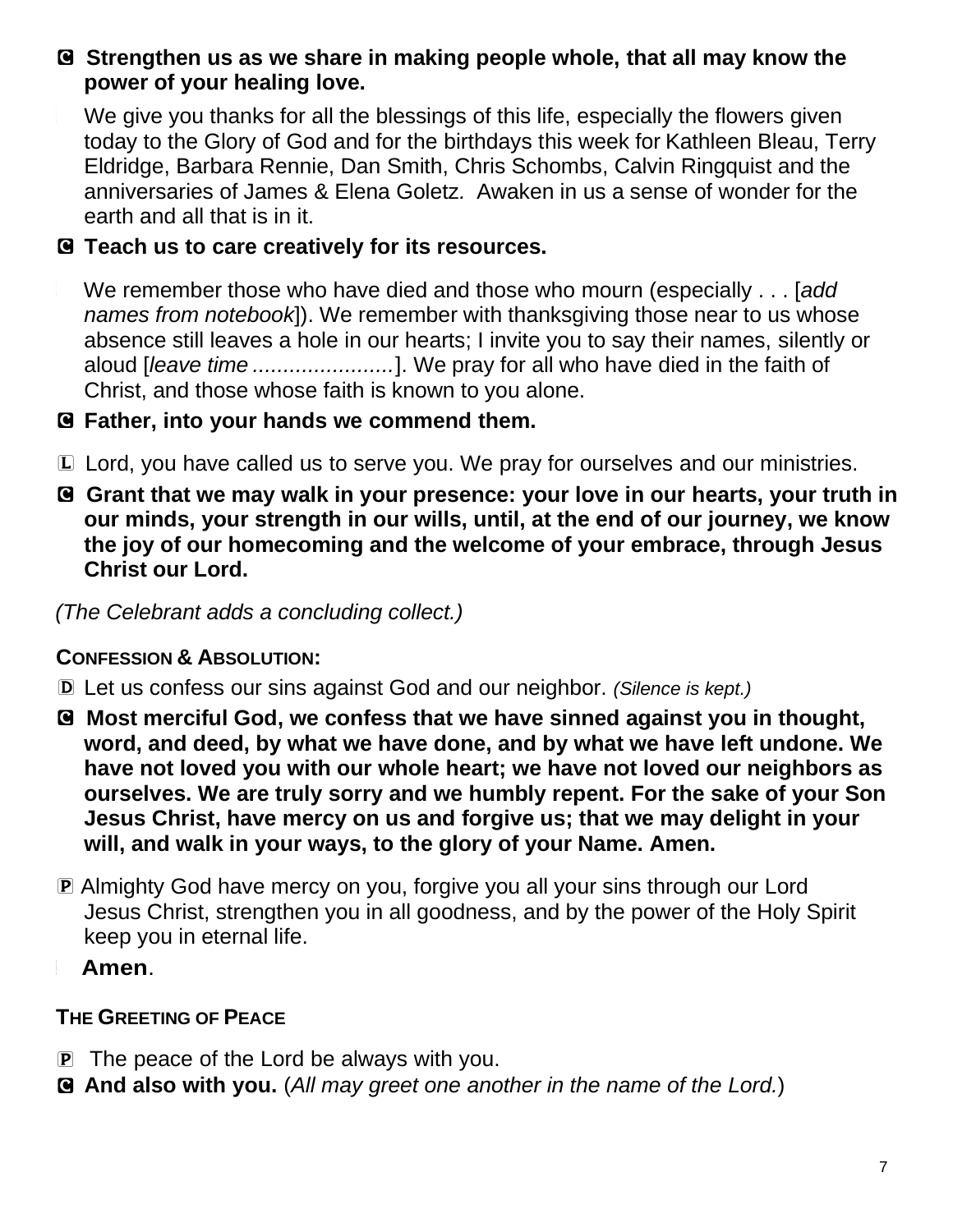#### **THE HOLY COMMUNION**

#### **THE OFFERTORY SENTENCE**

**THE OFFERTORY** *Come Thou Fount of Every Blessing* J. Wyeth

#### **THE PRESENTATION**

D We gladly present the fruits of our lives to the God who creates us, redeems us and sustains us. May we have the grace to use them to heal God's world.

**THE PRESENTATION HYMN** *We Give Thee but Thine Own*

*We give thee but thine own, whate'er the gift may be; all that we have is thine alone, a trust, O Lord, from thee.* 

*May we thy bounties thus as stewards true receive, and gladly, as thou blessest us, to thee our first-fruits give.*

**THE GREAT THANKSGIVING:** Eucharistic Prayer A

- $\overline{p}$  The Lord be with you.
- C **And also with you.**
- P Lift up your hearts.
- C **We lift them to the Lord.**
- P Let us give thanks to the Lord our God.
- C **It is right to give him thanks and praise.**
- **P** It is right, and a good and joyful thing, always and everywhere to give thanks to you, Father Almighty, Creator of heaven and earth. For you are the source of light and life, you made us in your image, and called us to new life in Jesus Christ our Lord. Therefore, we praise you, joining our voices with Angels and Archangels and with all the company of heaven, who for ever sing this hymn to proclaim the glory of your Name:
- A **Holy, holy, holy Lord, God of power and might, S130 Holy, holy, holy Lord, God of power and might, heaven and earth are full, full of your glory. Hosanna in the highest. Hosanna in the highest. Blessed is he who comes in the name of the Lord. Hosanna in the highest. Hosanna in the highest.**

*[Please stand or kneel, as you choose.]*

P Holy and gracious Father: In your infinite love you made us for yourself, and, when we had fallen into sin and become subject to evil and death, you, in your mercy, sent Jesus Christ, your only and eternal Son, to share our human nature, to live and die as one of us, to reconcile us to you, the God and Father of all.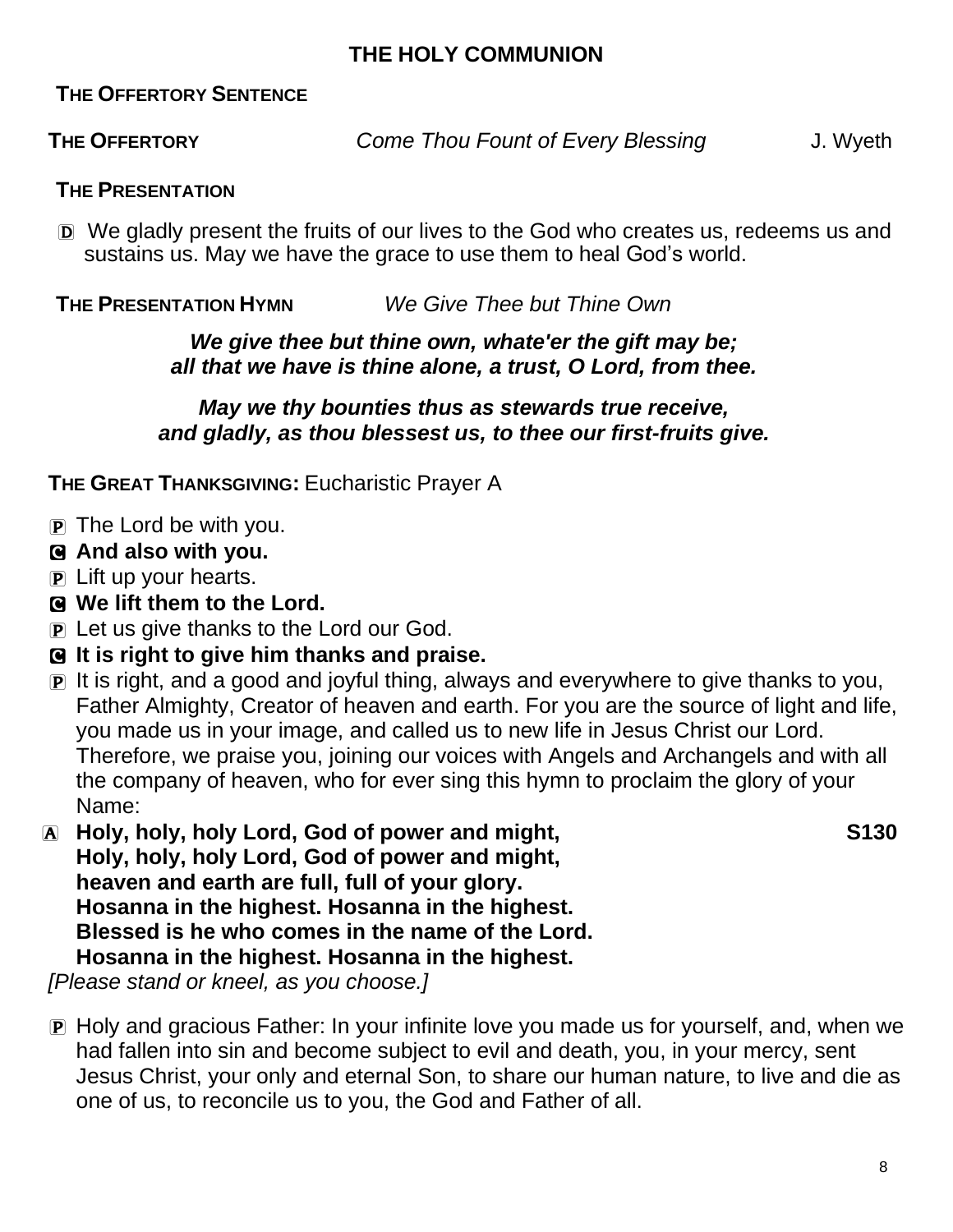He stretched out his arms upon the cross, and offered himself, in obedience to your will, a perfect sacrifice for the whole world.

On the night he was handed over to suffering and death, our Lord Jesus Christ took bread; and when he had given thanks to you, he broke it, and gave it to his disciples, and said, "Take, eat: This is my Body, which is given for you. Do this for the remembrance of me."

 $\mathbb P$  After supper he took the cup of wine; and when he had given thanks, he gave it to them, and said, "Drink this, all of you: This is my Blood of the new Covenant, which is shed for you and for many for the forgiveness of sins. Whenever you drink it, do this for the remembrance of me." Therefore we proclaim the mystery of faith:

# C **Christ has died. Christ is risen. Christ will come again.**

- P We celebrate the memorial of our redemption, O Father, in this sacrifice of praise and thanksgiving. Recalling his death, resurrection, and ascension, we offer you these gifts.
- P Sanctify them by your Holy Spirit to be for your people the Body and Blood of your Son, the holy food and drink of new and unending life in him. Sanctify us also that we may faithfully receive this holy Sacrament, and serve you in unity, constancy, and peace; and at the last day bring us with all your saints into the joy of your eternal kingdom.

All this we ask through your Son Jesus Christ: By him, and with him, and in him, in the unity of the Holy Spirit all honor and glory is yours, Almighty Father, now and for ever.



#### **THE LORD'S PRAYER**

- P And now as our Savior Christ has taught us, we are bold to say,
	- <sup>a</sup> **Our Father, who art in heaven, hallowed be thy Name, thy kingdom come, thy will be done, on earth as it is in heaven. Give us this day our daily bread. And forgive us our trespasses, as we forgive those who trespass against us. And lead us not into temptation, but deliver us from evil. For thine is the kingdom, and the power, and the glory, for ever and ever. Amen.**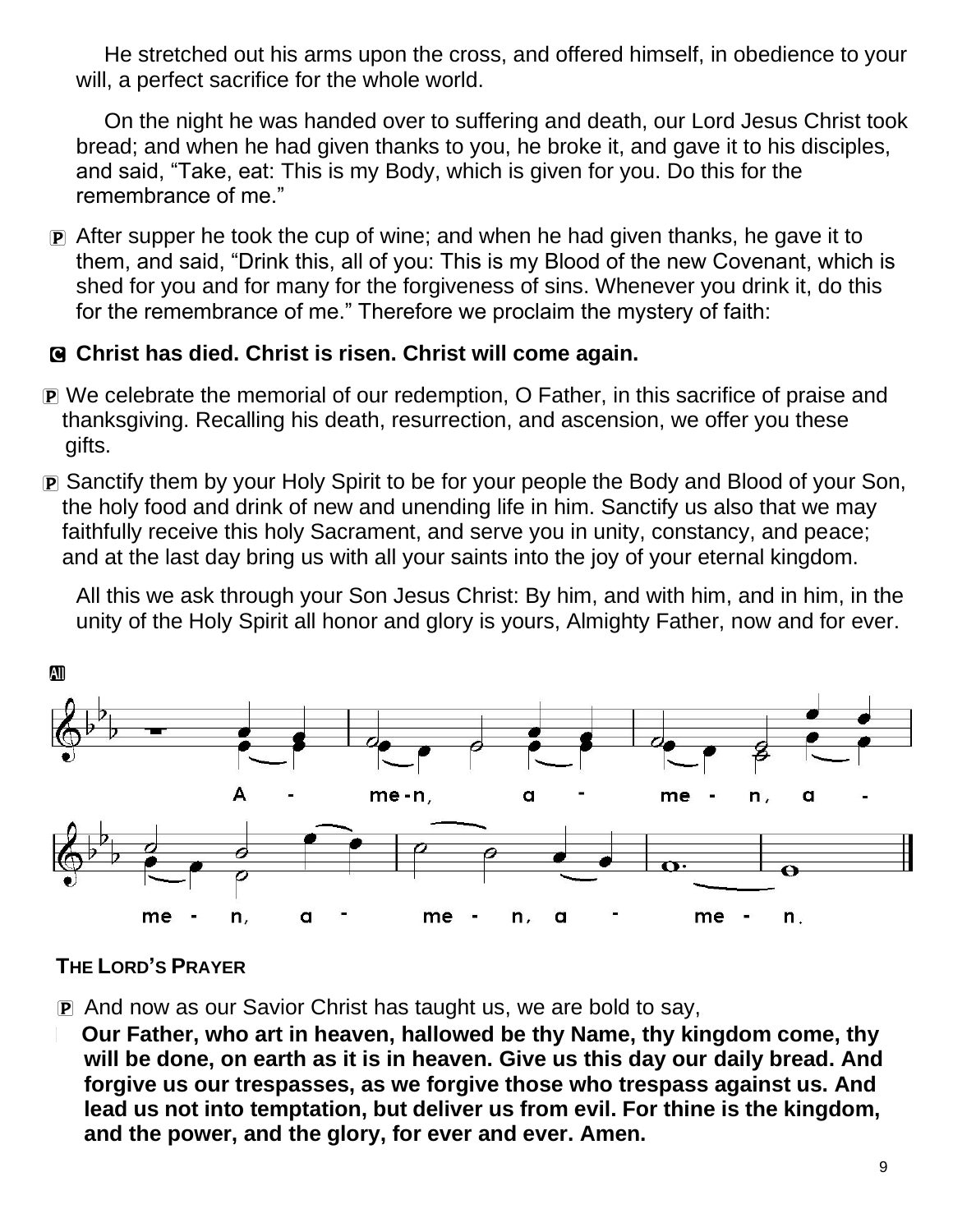#### **THE BREAKING OF THE BREAD**

P Alleluia! Christ our Passover is sacrificed for us;

# C **Therefore let us keep the feast. Alleluia!**

P The Gifts of God for the People of God.

**COMMUNION**  *I Am the Bread of Life* **arr. S. Toolan** 

*[Please remain seated.]*

**THE CHANT** *Sing, Praise and Bless the Lord*

#### *Sing, praise and bless the Lord. Sing, praise and bless the Lord. Peoples! Nations! Alleluia! Alleluia!*

**THE PRAYER AFTER COMMUNION**

- Let us pray...
- C **Almighty and everliving God, we thank you for feeding us with the spiritual food of the most precious Body and Blood of your Son our Savior Jesus Christ; and for assuring us in these holy mysteries that we are living members of the Body of your Son, and heirs of your eternal kingdom. And now, Father, send us out to do the work you have given us to do, to love and serve you as faithful witnesses of Christ our Lord. To him, to you, and to the Holy Spirit, be honor and glory, now and for ever. Amen.**

**THE BLESSING**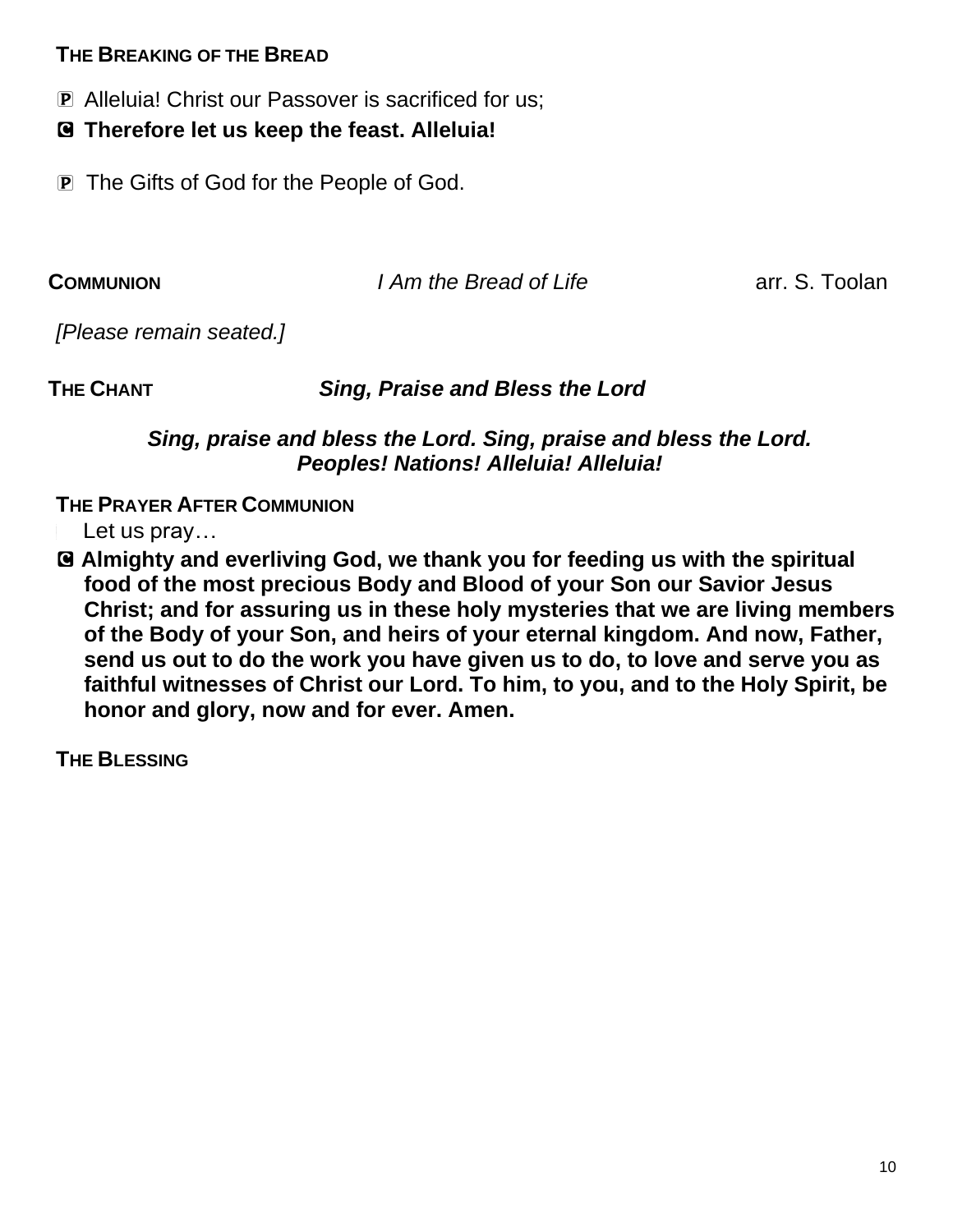**THE SENDING HYMN** *Ye Servants of God*

*Ye servants of God, your Master proclaim, and publish abroad Christ's wonderful name. The name all victorious of Jesus extol, whose kingdom is glorious, who rules over all.*

*Ascended on high, almighty to save, he still remains nigh; his presence we have. The great congregation his triumph shall sing, ascribing salvation to Jesus our King.*

*"Salvation to God, who sits on the throne!" Let all cry aloud and honor the Son. The praises of Jesus the angels proclaim, fall down on their faces, and worship the Lamb.*

*Then let us adore and give him his right: all glory and power, all wisdom and might, all honor and blessing, with angels above, and thanks never ceasing, and infinite love!*

#### **THE DISMISSAL**

- P Go in peace to love and serve the Lord!
- C **Thanks be to God!**

**THE POSTLUDE** *Great is the Lord* M. Smith